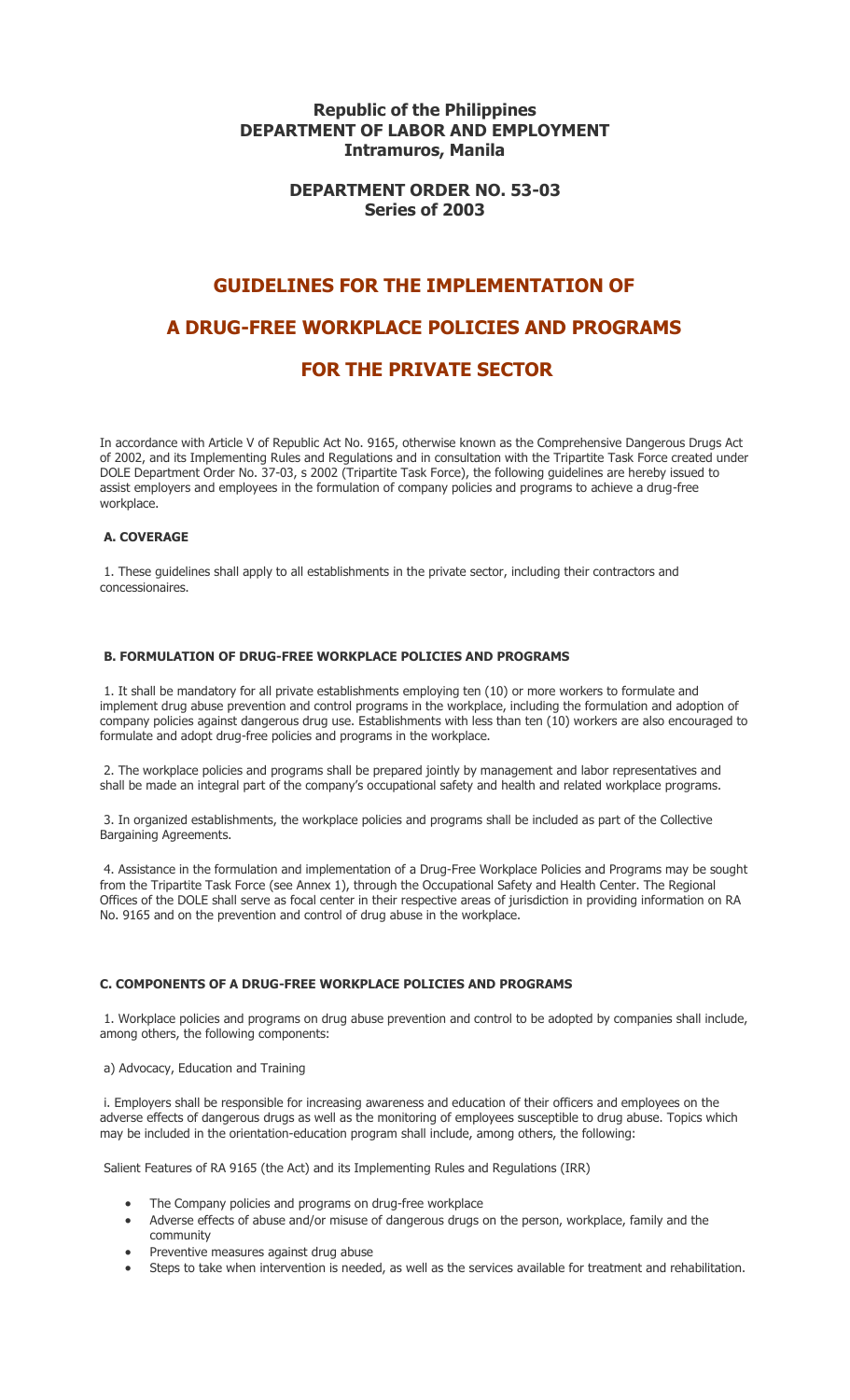ii. Employers are enjoined to display a billboard or streamer in conspicuous places in the workplace with standard message like "THIS IS A DRUG-FREE WORKPLACE; LET'S KEEP IT THIS WAY!" or such other messages of similar import.

iii. Curicula developed by the Task Force shall be used as widely as possible for awareness raising and training. May be accessed through the OSHC website (www.oshc.dole.gov.ph)

iv. Training on prevention, clinical assessment, and counseling of workers and other related activities shall be given to occupational safety and health personnel, the human resources manager and the employers and workers representatives. These trained personnel shall form part of an Assessment Team which shall address all aspects of drug abuse prevention, treatment and rehabilitation.

v. In the absence of such capability, particularly in small establishments, DOLE shall, to the extent possible, provide relevant information on experts and services in their localities.

vi. In the context of their Corporate Social Responsibility Programs, employers are encouraged to extend drug abuse prevention advocacy and training to their workers' families and their respective communities.

b) Drug Testing Program for Officers and Employees

i. Employers shall require their officials and employees to undergo a random drug test (as defined in Annex 2) in accordance with the company's work rules and regulations for purposes of reducing the risk in the workplace. Strict confidentiality shall be observed with regard to screening and the screening results.

ii. Drug testing for teaching and non-teaching staff in private schools shall be in accordance with the guidelines provided by DepED, CHED and TESDA.

iii. Drug testing shall conform with the procedures as prescribed by the Department of Health (DOH) (www.doh.gov.ph). Only drug testing centers accredited by the DOH shall be utilized. A list of the accredited centers may be accessed through the OSHC website (www.oshc.dole.gov.ph).

iv. Drug testing shall consist of both the screening test and the confirmatory test; the latter to be carried out should the screening test turn positive. The employee concerned must be informed of the test results whether positive or negative.

v. Where the confirmatory test turns positive, the company's Assessment Team shall evaluate the results and determine the level of care and administrative interventions that can be extended to the concerned employee.

vi. A drug test is valid for one year; however, additional drug testing may be required for just cause as in any of the following cases:

After workplace-related accidents, including near miss;

- Following treatment and rehabilitation to establish fitness for returning to work/resumption of job
- In the light of clinical findings and/or upon recommendation of the assessment team.

vii. All cost of drug testing shall be borne by the employer.

c) Treatment, Rehabilitation and Referral

i. The drug prevention and control program shall include treatment, rehabilitation and referral procedure to be provided by the company staff or by an external provider. It shall also include a provision for employee assistance and counseling programs for emotionally-stressed employees.

ii. The Assessment Team shall determine whether or not an officer or employee found positive for drugs would need referral for treatment and/or rehabilitation in a DOH accredited center.

iii. This option is given only to officers and employees who are diagnosed with drug dependence for the first time, or who turn to the Assessment Team for assistance, or who would benefit from the treatment and rehabilitation.

iv. Following rehabilitation, the Assessment Team, in consultation with the head of the rehabilitation center, shall evaluate the status of the drug dependent employee and recommend to the employer the resumption of the employee's job if he/she poses no serious danger to his/her co-employees and/or the workplace.

v. Repeated drug use even after ample opportunity for treatment and rehabilitation shall be dealt with the corresponding penalties under the Act and its IRR.

vi. An updated list of drug treatment and rehabilitation centers accredited by the DOH shall be disseminated through the OSHC website (www.oshc.dole.gov.ph)

d) Monitoring and Evaluation